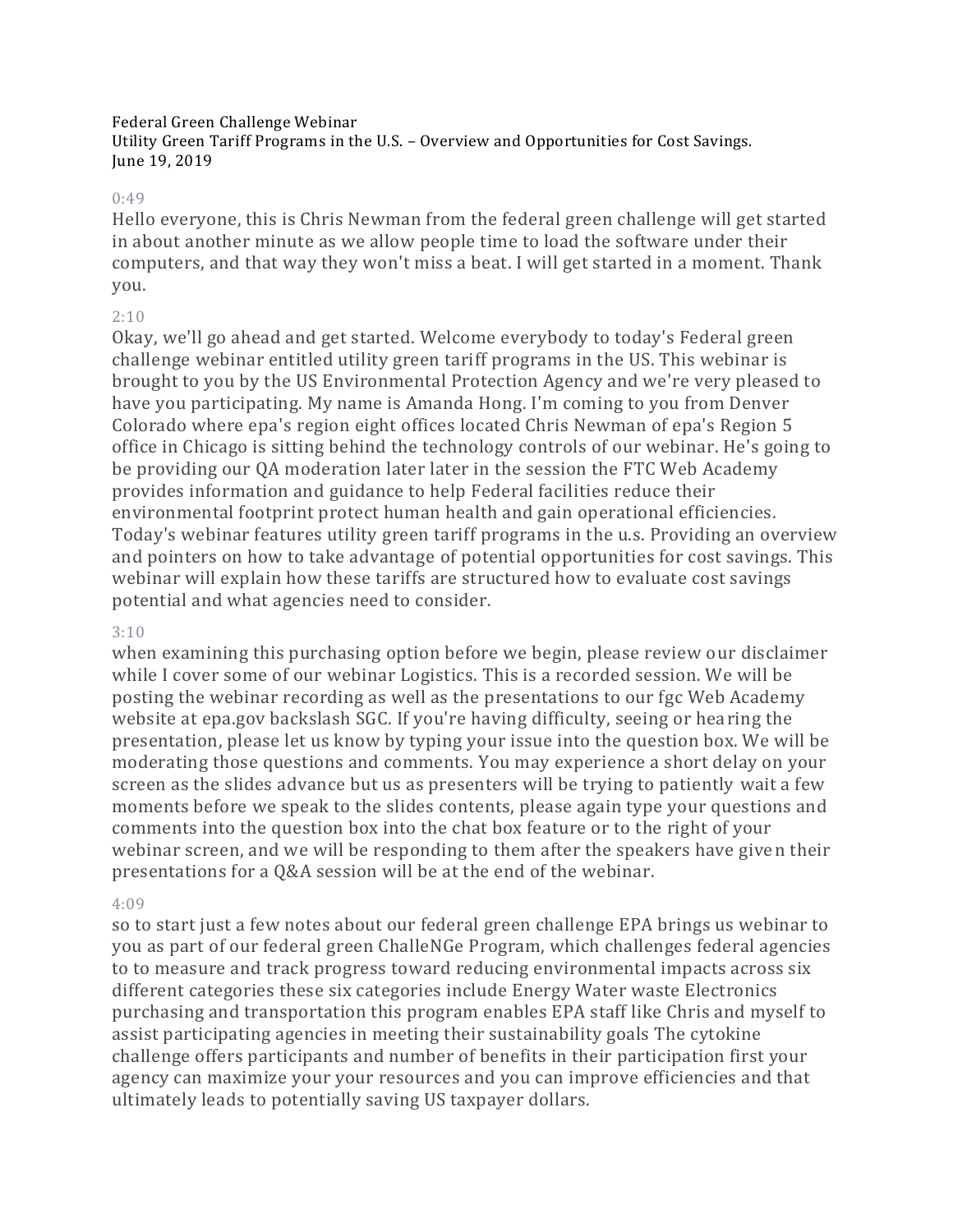#### 4:56

Secondly, the Federal grand challenges data-driven measurement platform retrack allows you to record and track your facilities progress. And this is offered to participants free of charge third and perhaps most valuable your facility canner National and Regional recognition for your achievements or participant surveys do show that this is the area of most value to our participants as the recognition from EPA for these sustainability efforts helps to get your management on board and supportive of your work in these areas.

## 5:30

I'd like to feature one of our regional Award winners from 2018 and just briefly highlight an area that some of you even some of our current FCC participants may not think of as something that we are able to recognize and that's Innovation and how agencies engaged with their staff around sustainability argon National Laboratories site sustainability program one and Innovation award for his efforts to promote Earth Day back in 2017, their celebration featured a photo booths where employees could take a photo and describe their commitment to sustainability and you can see a few of those photos here at the bottom. They had 55 employees participate in this activity. Just taking these pictures with the different sustainability actions that each employee engages in over the two-hour event that they had the photo booth open and then following Earth Day each week on Wednesday one of these photos as well as an employee Spotlight were highlighted in their daily newsletter.

## 6:27

And in their blog this was Innovative because argon Communications research showed that people are more likely to click on and to read a blog story if it features information about a fellow employee. So the weekly frequency of the stories featuring different employees from across the organization really got a great response and they demonstrated that anybody can help with these everyday sustainability actions and not just the regular quote unquote green Champions at the lab this really reached everyone from April to September of that year more than 2,600 people viewed the various green action stories by clicking on on the profiles within the block or the newsletter. And this was way more traffic than any other sustainability feature story or article. They had posted had received it raised the profile of individual actions from people across the lab and it really had employees speak to each other. It's kind of that peer to peer sharing model and learning model. So it was really effective and it's something that we feel is worth recognizing.

## 7:26

It's something That can be transferred and scaled up across all of our agencies. So we encourage you to consider doing this for Earth Day 2020.

## 7:38

The Argan story is an example of a narrative or but we also have a national and Regional recognition based on the data that each participant submits each year. We then aggregate that data and we develop messaging to communicate the combined efforts of the challenge participants. So you can see here on the left that in 2017. We had 284 Federal green challenge participants who worked together and separately to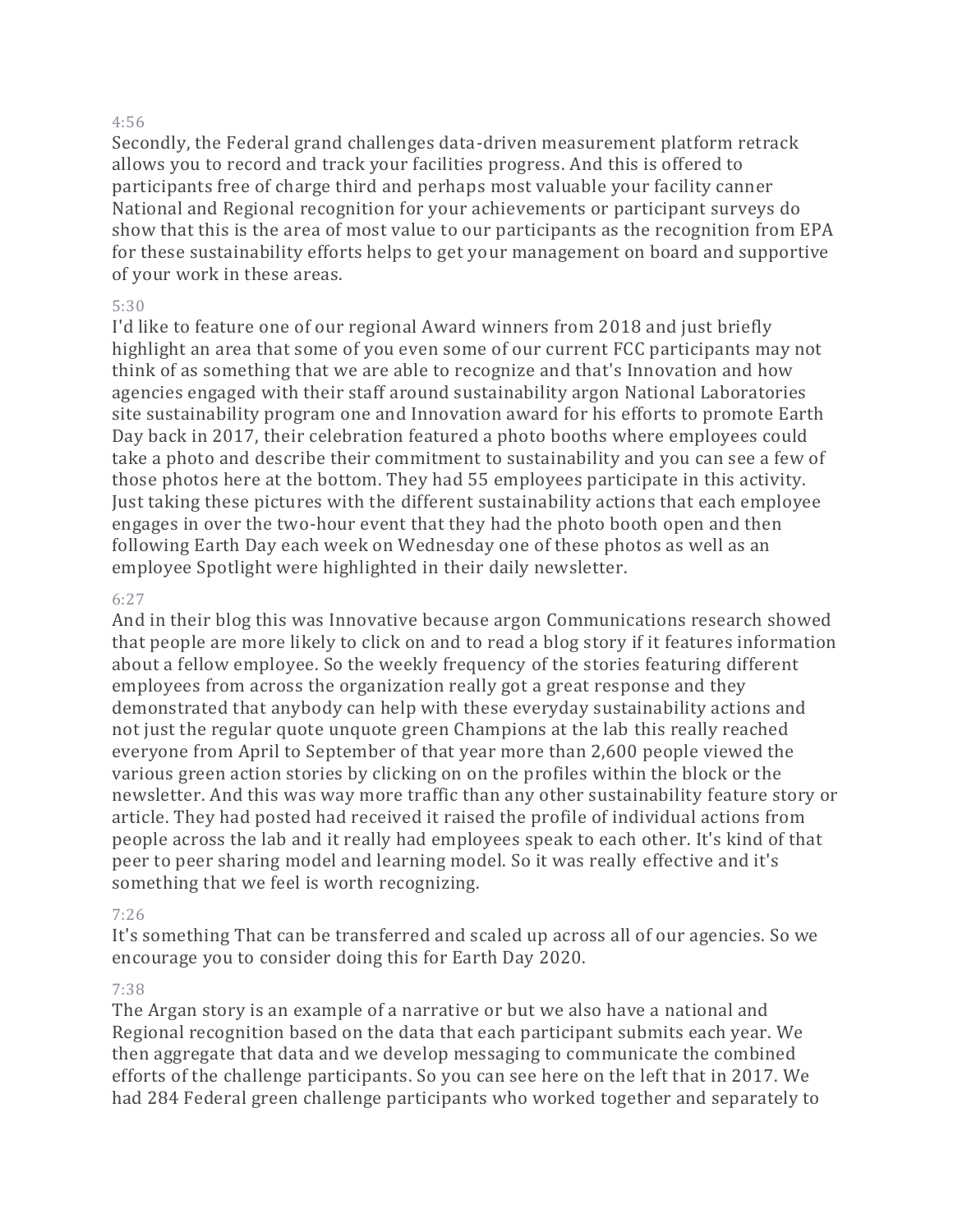save US taxpayer dollars approximately 22 million. I'm sorry taxpayers approximately 22 million dollars through the efforts that you see listed there on the left and just as a side note we are able as are the FTC staff were able to work with individual participants to help develop little fact sheets like these to help you communicate the the efforts that you're engaging in to increase sustainability at your agency up to your management, or even out to your stakeholders.

## 8:36

If you'd like to learn more about the federal green challenge, or if you'd like to sign up I included this slide showing you who your Regional contact is depending on where you are in the country. So, please feel free to reach out to us at any time. We would certainly love to hear from you and find a way to get your agency signed up.

# 8:54

Up. So now let's go ahead and jump into our featured presentations for today's webinar. First. We're going to briefly here about epa's green power partnership program and then our colleagues from the national renewable energy laboratory are going to provide an in-depth. Look at utility green pair of programs in the US first up Christopher Kent of epa's voluntary green power partnership program is going to discuss the gpp which organizes or I'm sorry, which recognizes organizational use of green power. Chris has been part of epa's renewable energy team for the past four years and prior to this developed efficiency specifications for office and commercial equipment for epa's energy star program. So now we're going to turn it over to you, please go ahead Chris. Thank you so much for being here.

 $9:42$ 

Thanks, Amanda.

# 9:45

de-ice whichever slides Good afternoon, everyone. My name is Christopher Kent. I'm with epa's green power partnership program and I'm going to briefly talk about the green power partnership program as well as touch on some of the green power supply options that are commonly available to organizations today.

# 10:09

So first starting off, what is the green power partnership? Well, the u.s. Environmental Protection protection agencies green power partnership is a voluntary program that promotes the organizational use of renewable energy by providing technical assistance and understanding the green power markets and helping our partners promote their green power leadership. It was begun in 2001 and was designed to help Spur new renewable energy supplies as well as to expand existing renewable energy supplies in the u.s. Through a a market-based approach by encouraging organizations to purchase ever-increasing amounts of renewable electricity.

# 10:46

A program objectives are to educate organizations on a variety of voluntary procurement options available here in the US and to motivate them to use be empowering to recognize leadership in the green power usage. We have more than 1,500 Partners who are purchasing more than 60 billion kilowatt-hours agree power in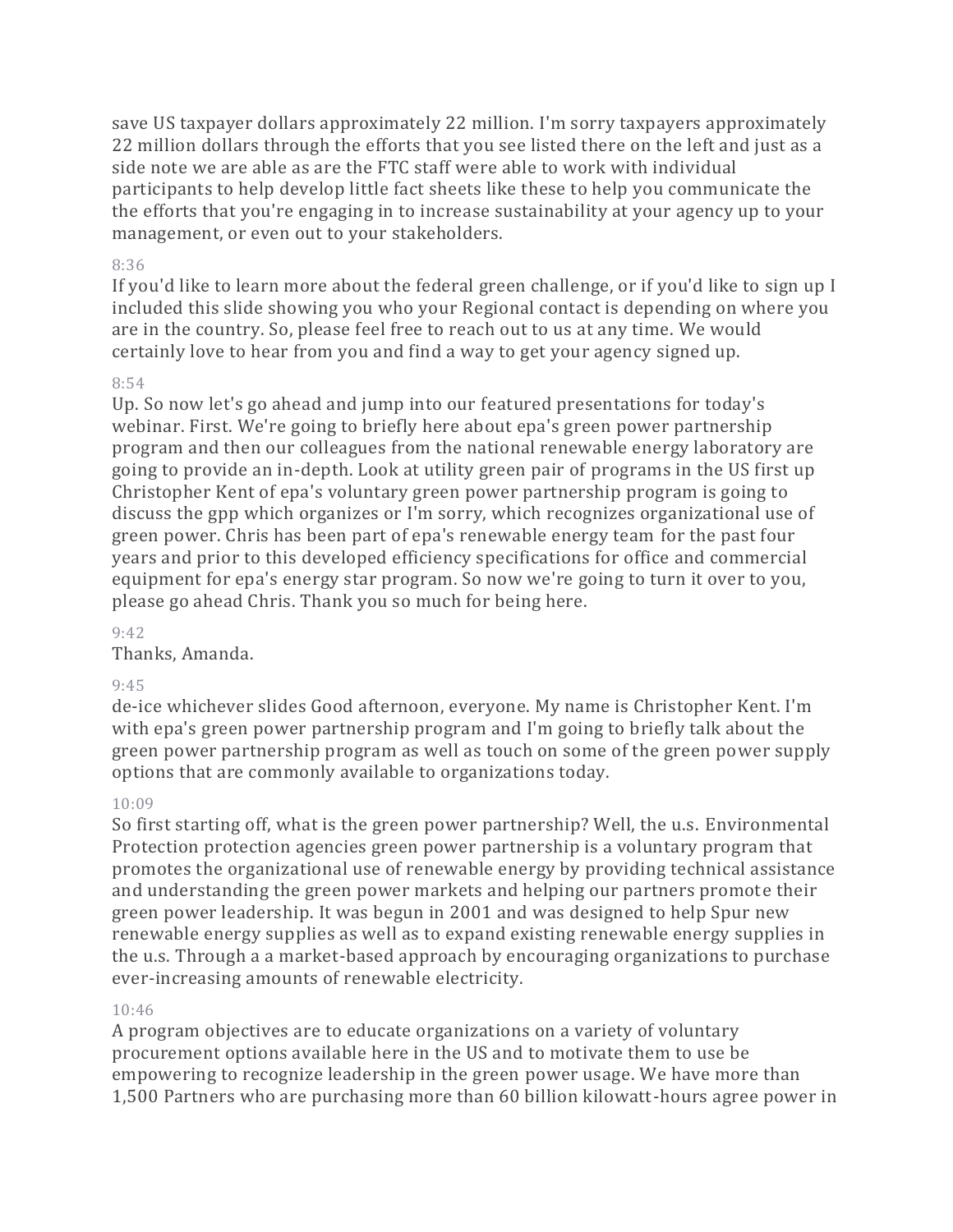your life. I see I need to update the slide so that 60 billion kilowatts is equivalent to over five and a half million us homes what the energy they would use in a year. So our partners include organizations from Fortune 100 companies to small privately owned and operated businesses retailers schools colleges and universities state and local governments as well as federal agencies. All of them are purchasing using green power.

## 11:39

So throughout this past year, we've developed a bunch of new tools and resources some of which I sought out include on the slide such as we've updated and expanded our list of green power supply options and definitions that reflected this ever-changing Market. We also created a tool to help new users to find what green power supplies options are available to them based on who they are and where they're located. We've also added a new section on our website that provides an overview of the u.s. Electricity grid, we crafted some new guidance on making environmental claims about organizational solar power use that describes some best practices in you know, helps organizations characterize their solar power activities, and we in these documents we highlight the fundamental importance of renewable energy certificates also known as Rex in making solar power use claims.

# 12:30

A document that we saw that was needed in the marketplace was an overview of the wreck Arbitrage this this activity occurs when Rex from one renewable energy project are sold and replaced by different less expensive Rex from another renewable energy project. It's a strategy often used by organizations who are looking to balance two objectives to decrease the cost of their renewable electricity, but also looking to substantiate their emission footprint reduction claims and we've recently posted a new guidance document and helping organizations that are confused about the differences between renewable energy certificates and carbon offsets. The these are both credible widely used emissions mitigation instruments, but they are very different tools that that different in several key ways. So this document helps describe those differences. I also want to point out that this past fall we manage a major revision to the guide to purchasing green power, which was authored through contribution from multiple organizations.

# 13:30

Is epa's clean power partnership World Resources Institute Center for research solution Department of energy and Rel. All of them were involved in the development of this or revision of this guide and has information about green power the process of and the range of options available for purchasing it.

## 13:53

So what do I mean by the term green power EPA uses the market definition of green power as electricity generated from environmentally preferable renewable resources, which is a subset of the total renewable energy sources out there. It represents those energy resources and technologies that offer the highest environmental benefit renewable energy includes resources that rely on fuel sources that restore themselves over a short period of time and do not diminish green power sources produce electricity with environmental profile Superior to that of condemned conventional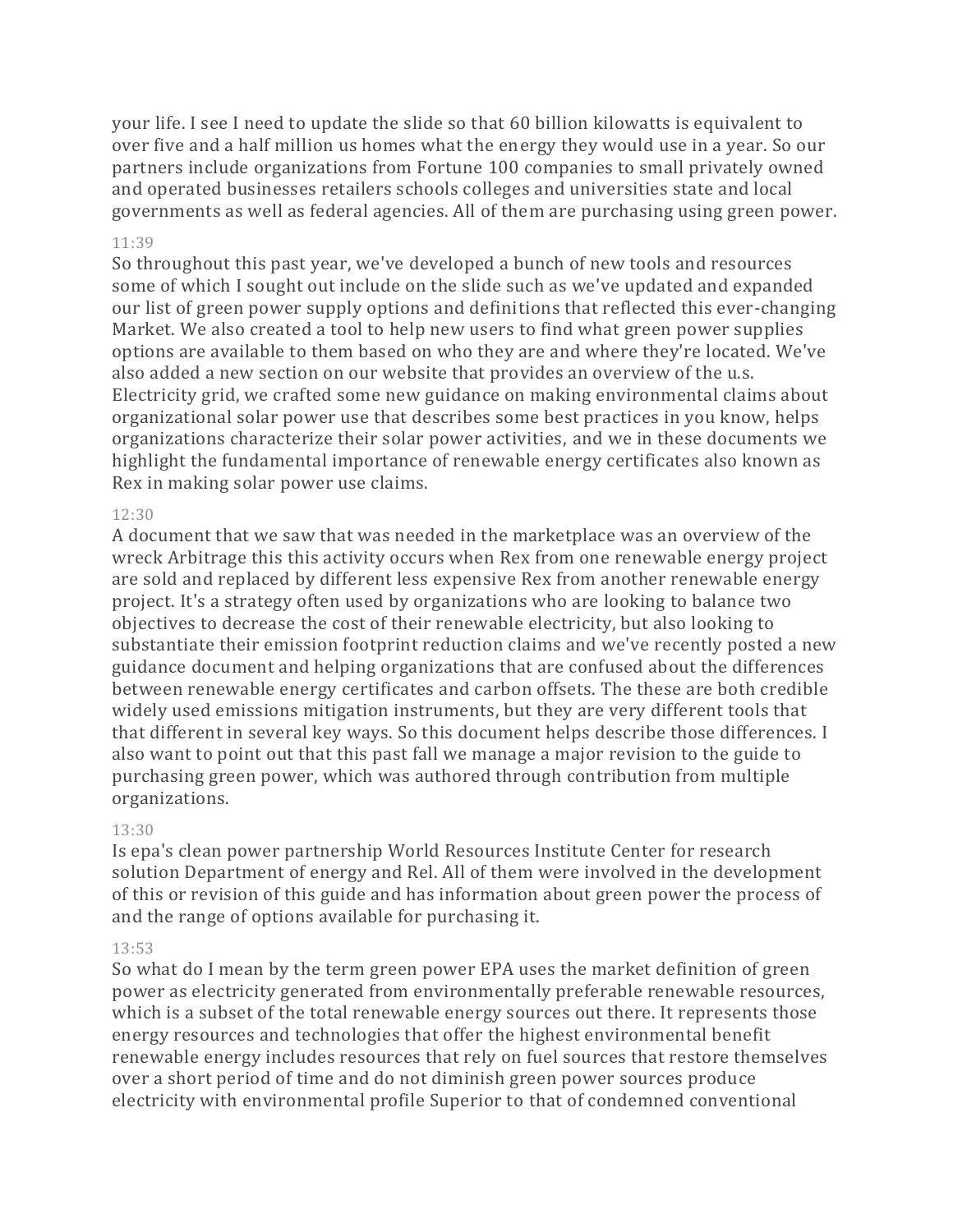power Technologies and produce. No fossil fuel-based greenhouse gas emissions. These sources include those images on the right eligible solar wind geothermal biomass biogas and small Hydro. There are some Renewable Energy Technologies that can have an impact on the environment such as large hydroelectric resources that have some environmental trade-offs associated with them such as fisheries and land use issues and thus they are included in that definition of green power.

## 14:54

EP also requires that the green power resources, they must be new meaning that the green power has been has to be from projects that have been placed into service within the past 15 years. This is done to help encourage the use of newer renewable resources and help Spur new development. And finally, they must be considered voluntary voluntary green power markets are those in which consumers and institutions voluntarily purchase renewable energy to match their needs these purchase are in addition to the renewable energy that is used to fulfill renewable portfolio standards one way to think of ideas RPS renewable portfolio standards are the floor and the voluntary Market is everything above it. So really the sky's the limit.

## 15:41

So I've made some references to this term renewable energy certificates Rex. So what else are they? They are a tradable market-based instrument that represents the legal property rights to the environmental attributes of 1 megawatt hour of renewable energy generation a wreck is issued for every megawatt of electricity generated and delivered to the grid from a renewable resource because the electricity the physical electricity we receive through the grid says nothing of its origin or how it was generated Rex play an important role in accounting tracking and assigning ownership to the renewable energy generation and use on a shared grid whether it's on-site or off-site wrecks are the instrument that consumers use to substantiate their renewable energy claims. They are the currency of both the compliance and voluntary energy markets Rector.

## 16:29

Also a tool used to document an account towards corporate greenhouse gas emission goals as well as reporting Our state policy mandates under renewable energy portfolios standards. So for those who are interested in learning more about Rex the GP program created this video that you see on the link on the bottom here. It is one of the top 10 videos each month on epa's YouTube site. And today we have over 80,000 views.

# 17:00

So this slide sort of represents the main types of green power supply options available to buyers who are considering buying green power in today's market. Each Supply option has its own set of unique characteristics and purchasers need to weigh these different factors when determining the options that work best for them. This range of Supply options allows buyers to customize their green power procurement approach to meet a a wide range of unique financial and operational situations. So when you look at the the market there are two really broad categories of green power supply.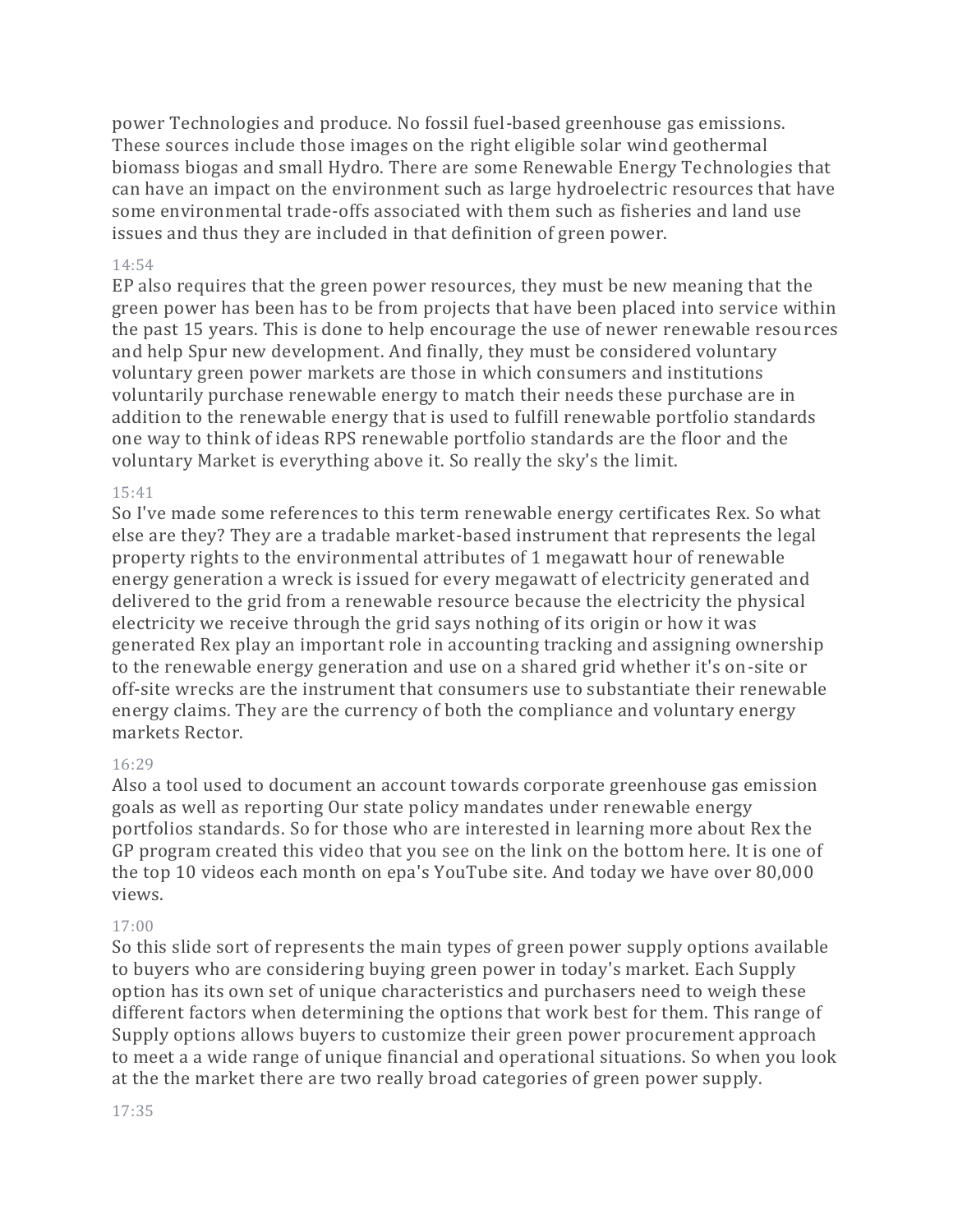There's the retail option and the projects specific option retail options are those that are quote unquote off-the-shelf options that are typically standardized products for sales to Consumers from retail suppliers, such as utilities competitive electricity suppliers wreck marketers and such these generally involve short term commitments for a predetermined volume or percentage of volume tied to their Be consumption. The other broad category is Project Specific and as the name implies their Project Specific. These options are usually customized products negotiated between a consumer and a supplier these Supply options tend to involve long-term commitments by the consumer to purchase a volume tied to the output of a predetermined generation capacity.

## 18:28

But I sort of want to emphasize that all of these green power supply options from onsite off-site to utility project to these unbundled Rex all of these involve the generation retirement of renewable energy certificates, which again determines their ability to use renewable energy from a zero emissions resource.

## 18:50

So you as you can see from today's topic conversation green tariffs are what we considered a Project Specific Supply option. I think jenni's going to go into much for the detail about greed tears. But in short utility green tariffs are an emerging green power utility offering that is only available in about 15 regulated energy electricity markets and they're offered by utilities and approved by the state PCS and it provides typically for a very large energy consumer. It provides them the ability to buy bundled renewable electricity meaning both the power and the project Rex. They're delivered from a specific project in that regulated market through a special utility tariff rate. They are fairly new offering been available since about 2012 13 something like there.

## 19:46

This graph shows the various Greek sources of green power from our 1500 Partners over the past 10 years. And as you can see green tariffs, hopefully can see is is in Orange and it really only starts showing up in the past year or so. So it's a fairly new OP green power supply option that we've been tracking in the green power partnership program.

# 20:10

And then finally here is a list of all of the green tariffs currently tracked by the green power partnership program from our partners, as you can see is just a few companies and who have completed the sort of power contract and if you look at this this chart the sizes and sources of this green power are quite varied, but when you look at when they came on most of these projects became operational in the past two years ago, there's two or three that are from 2006, but generally these are all fairly new projects that are come on and I guess I'll turn it over to Jenny.

# 20:51

Great. Thanks Chris. Yeah, it's nice to have that overview of the gpp and how folks are purchasing through different products.

## 21:02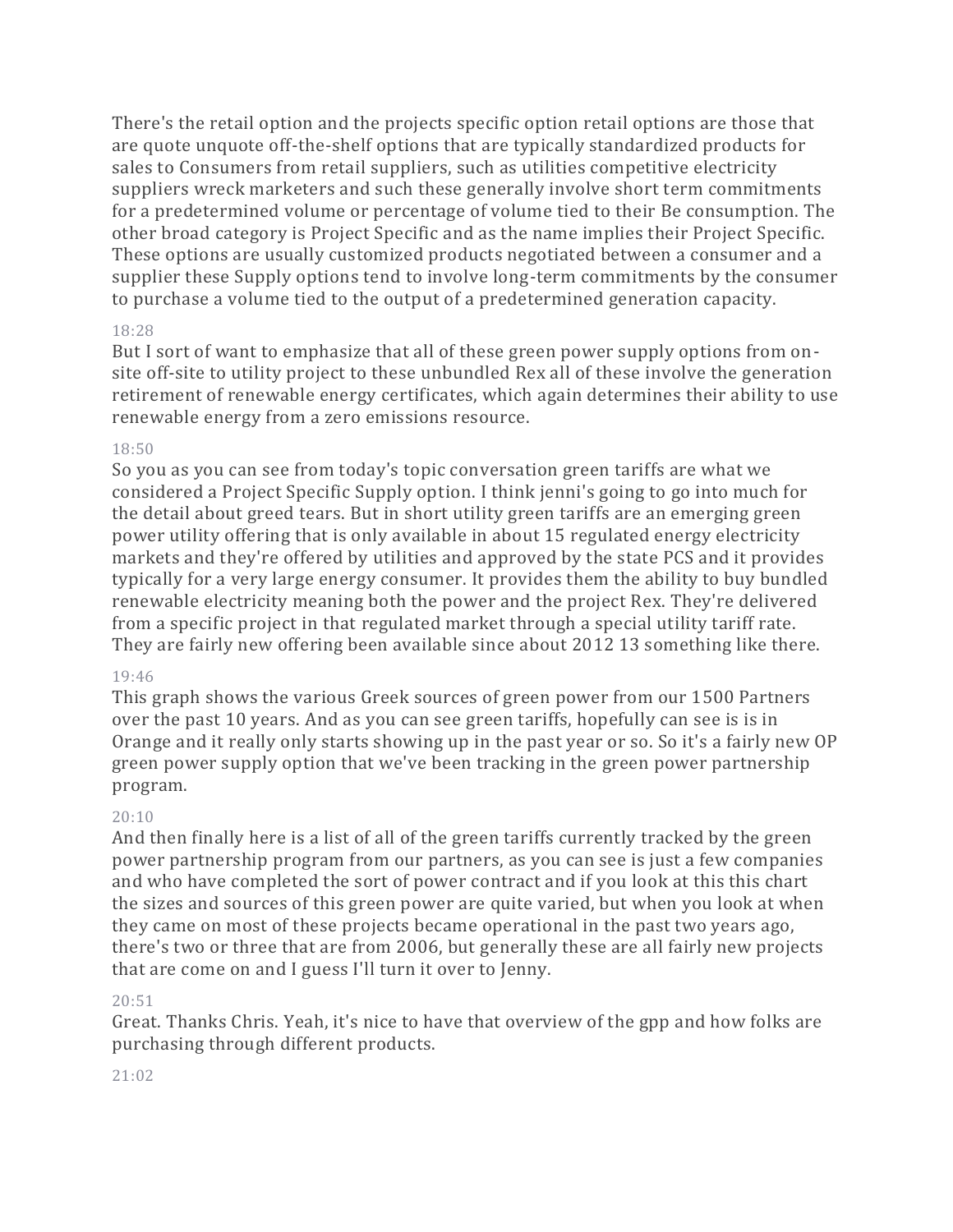X could somebody transfer the controls to me make sure we did have two questions come in. I just wonder if you could take a moment to answer. The first question is from someone in Texas is this program available in the Texas region? Yes, we're a national program that recognizes any part any organization buying green power as long as it meets our Benchmark requirements. We recently put out a new requirements for the program. Just updating it based on market dynamics, but yes, it's open to anywhere in the United States and territories.

## 21:45

All right, and the other question is is Community Choice aggregation the same thing as Community solar know they are very different beasts. We consider Community solar as a shared renewable and community service aggregation is really a local government taking control, but they're developing a program that the community in itself is buying green power and for Community Choice aggregation. It's an opt-out meaning that you have to work harder to not be included then being included. So it has a very high place subscription rate. It's great for the local communities that are looking to reduce their greenhouse gas emissions from that community community solar is a just a shared renewable that you buy subscriptions into and you get a percentage of the revenue or reduced electricity rates.

## 22:44

Geordie of the committee soldiers that are out there the the wrecks that I've been talking about do not convey to the individuals subscribers. They go to the project developer. So the folks who are engaged in community solar often are getting the reduced energy cost but may not be using renewable energy. So if you're involved in the community solar you should check to see where the risks are going.

## 23:10

Okay, great. Thank you. And now I will transfer control over to Jenny.

# 23:20

Great. Thank you.

# 23:25

You all right. So yeah again, I'm Jenny heater. I'm a senior energy analyst here at the national renewable energy lab. We are down the road from Denver and Golden, Colorado.

# 23:38

Whoa, so what I wanted to talk through today with that that great introduction from from Chris at EPA green power partnership is really digging into utility green tariffs. I want to spend some time talking about what our utility green tariffs because just understanding that takes a little bit of context and understanding then I'll walk through some considerations for federal agencies. So what do you need to be thinking about as you're trying to evaluate whether this might be a good option for your agency? I'll provide a few case examples of green tariffs around the country that might be a good fit for your agency. And then my colleague chunder Shan will conclude with some discussion of what to do if you're wanting to sign up. So what what do you need to actually do to take that next step?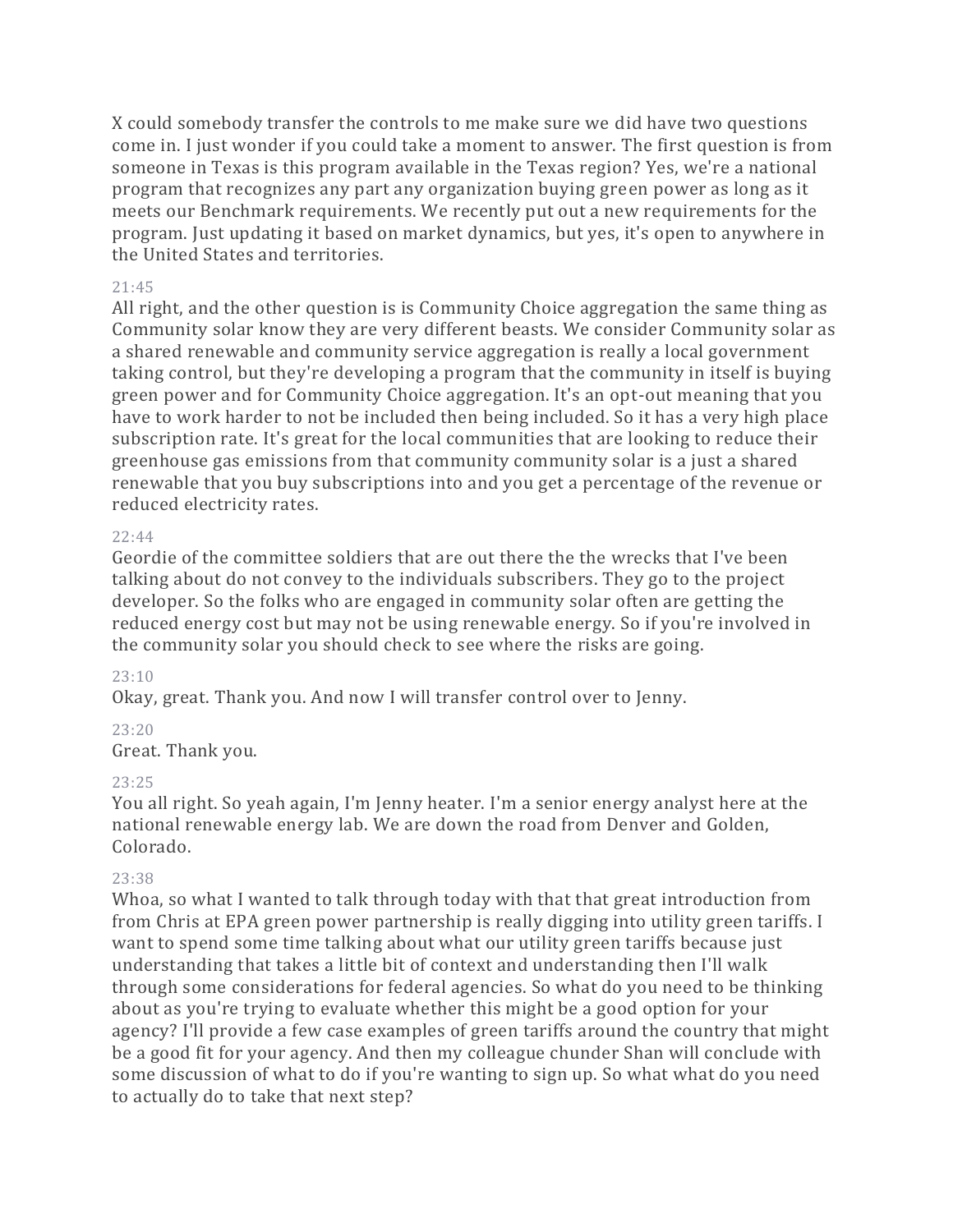#### 24:31

But before we get started, I wanted to pull up the first polling question. I wanted to get a sense from folks about how much you know about green tariffs before joining this webinar. So Chris if you could go ahead and start that first polling question. Okay, great. Thanks. So yeah. We're just looking for your sense of you know, how familiar are you with green tariffs? We expect that you're on this webinar for a reason, but maybe that's just because you are curious and haven't heard anything yet, or maybe you're an expert and you've already done green green tear of purchase and you're here to kind of kind of learn what's going on in the market. So we realized there might be a diverse set of folks on the call today. I mean Chris, I don't know you're able to see if we've had enough folks reply yet to close that one out.

## 25:31

We've had just about 50% of the people vote and we'll give it about another 10 seconds. So if you can could get your votes in in the next 10 seconds, then we'll go ahead and close the poll. Okay, and Chris. I just realized that I don't know that I'll be able to see the responses once you close it out. Are you able to share kind of the rough rough estimate of responses or should we go pop up? Okay, great. So yeah good time. Kappa folks not really from not familiar at all yet some slightly familiar 12% 41% somewhat familiar. Nobody in the moderately or having signed up already. So that's great.

## 26:17

So yeah, that's good to know where everybody is at will go ahead and continue then with the presentation and start with just that that basic definition of what is green tariff So can we switch back to the presentation?

# 26:40

Yes, one moment.

# 26:42

It still shows you as presenter. Let me go to the pool. And I think I just need to close that one moment.

## 26:55

Okay, there we go. Great. Thank you. So utility green tariffs are an option for purchasing renewable energy that have a couple key components. So one is that the generator the wind or solar or whatever renewable generator is signing a long-term agreement for Rex and energy with the utility second component is that there is a longterm agreement then similarly from the utility to the customer for both energy and Rex. So those long-term Agreements are pretty key to defining a green tariff a couple other things are that under these agreements. There are some cases where the customer may have input into the actual renewable energy source that is contracted formed by the utility. So there may be certain large customers.

## 27:51

We've seen this on the it side with You know folks like Apple and Google having preferences for certain types of renewable generators with certain attributes. So in some cases that can happen under the structure. The other key component is that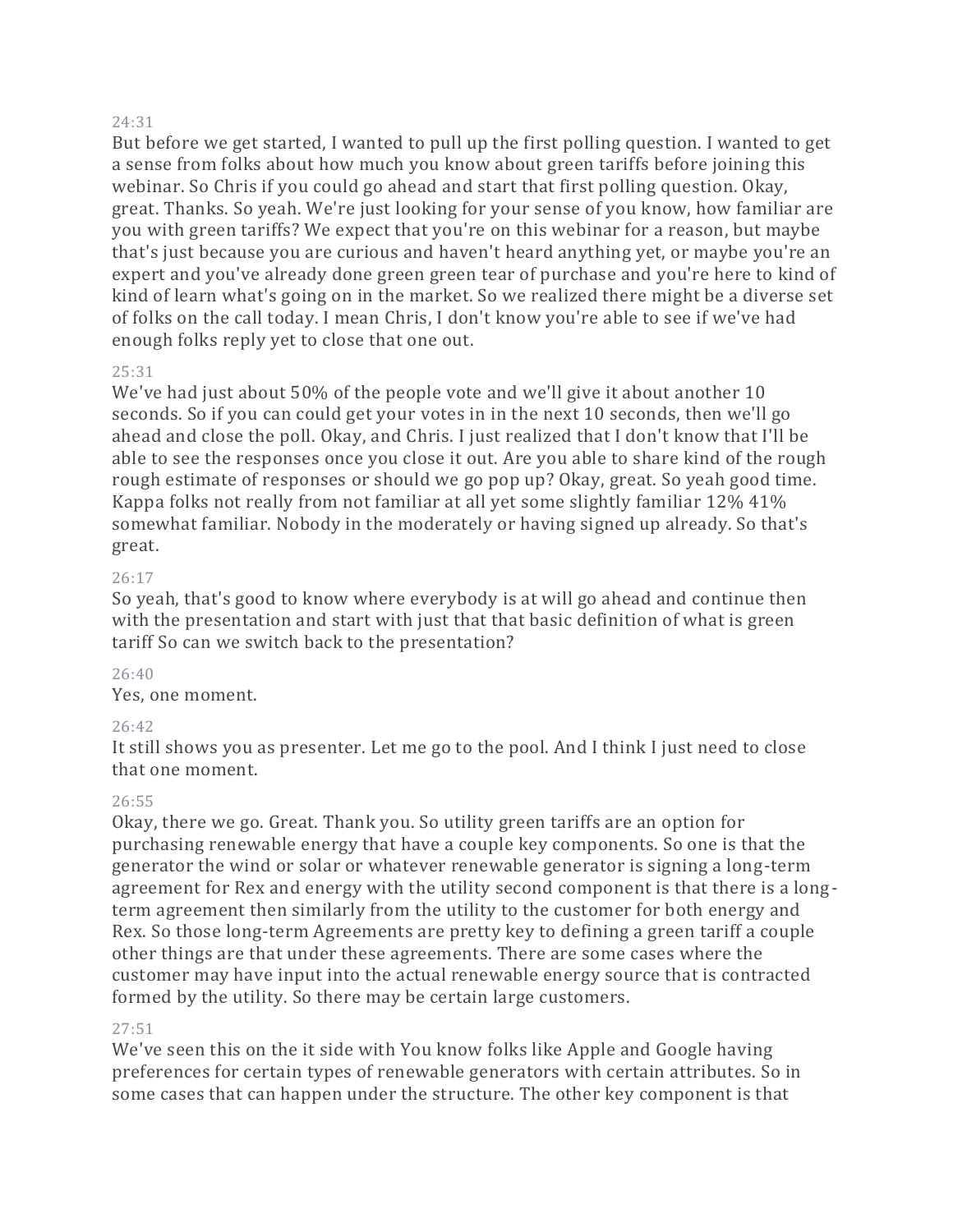under a green tariff customers are paying for the renewable energy, but they are also getting a credit for for the generation that their purchase results in so key here really is that you're paying something but you're also getting a credit will talk a little bit more about that as we go on but just keep that in mind when you're thinking through understanding the value of these programs is that it's not simply an Adder line item on your bill.

## 28:44

I wanted to contrast green tariffs with green pricing programs, which are typically that you know added cost average is around I think a cent Half per kilowatt hour that you're paying to a utility these commitments from the customer side, you know can be beneficial because they are short term. So typically these are month-to-month programs where you met, you know, as a customer just be paying that extra line item on your bill under the green pricing program. The utility is still procuring the renewable generation. It could be wreck only purchase or it could be wrecked with energy that they're buying from a generator.

## 29:32

So just to make this clear about you know, what's the difference between green pricing and green tariffs. The green tariff option does typically have that longer contract term. There's also potential utility cost savings green pricing products and contrast are typically a premium product and a shorter term contract and I would say when we're talking through these types of products that can get confusing because every utility green tariffs and green pricing program across the across the country looks a little bit different and we are starting to see some green tariffs that are starting to look like green pricing or you know, the question came up earlier about Community solar. We're seeing some green tariffs that kind of look like Community solar as well.

## 30:20

So we'll talk about you know, some key examples and some general attributes of these these types of products, but just know that Ever is offered by your utility may look a little bit different.

# $30.42$

So why should you care? Why do you why should you be interested in utility green tariff programs. We think that you know, this may be a product that is of interest because it can help you meet your renewable purchase requirements. So that requirement is seven and a half percent of your electric energy from renewable.

## 31:08

And we also know that some of these programs do you provide an option that can result in cost savings? So in contrast to some of the green pricing products where you're just paying extra every month under a green tariff structure there is potential for cost savings.

# 31:25

So that's kind of the intro into what we're talking about with a dream tariffs and I wanted to pull up the second polling question. If you could go ahead and get that started Chris. We wanted to get a sense of whether folks are familiar with whether they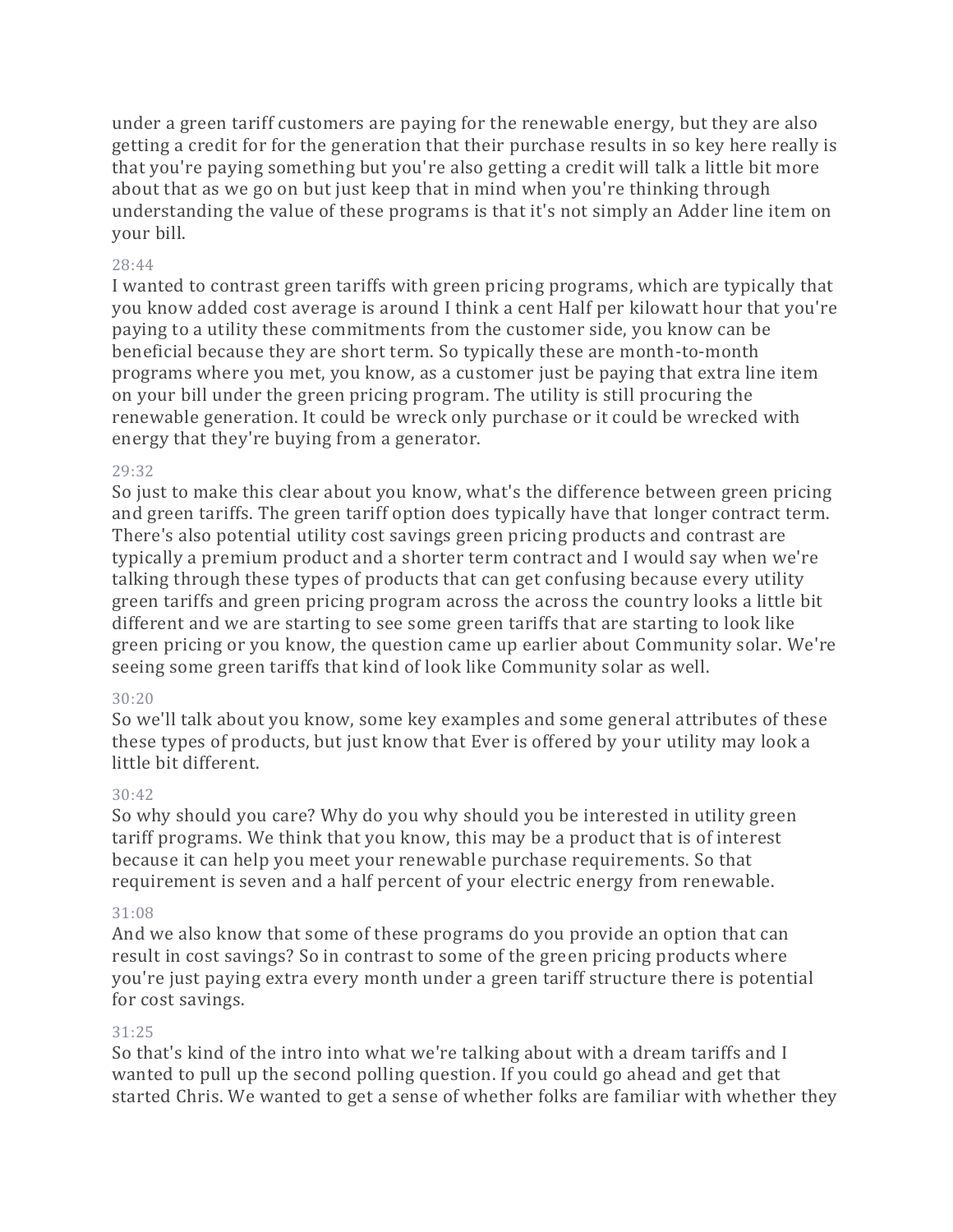are utility where those are located in a state where utility has a green tariff or a bilateral contract could be yes could be no could be you don't know that's why you're here on the webinar and I should explain bilateral contract is where a customer typically a large customer has signed a unique agreement with the utility for renewable energy. So that might be you know, just one specific contract not a program that's open to everybody like a green tariff.

## 32:19

So why don't we get Stokes a little bit of time to respond? What kind of see if folks understand and we did get a sneak peek at this. I think with the map that Amanda presented at the beginning so maybe folks were able to clue into that.

# 32:39

Okay, we'll give it about another 10 seconds about 60 percent of the people have voted. Please get your votes in.

# 32:48

All right. We're going to go ahead and close the poll.

# 32:59

Sure. There we go. Alright, so yeah, it looks like some folks are in a state with a green terror for a bilateral contract about 30 percent six percent are not in a good chunk. 63% are not sure so yeah, definitely some folks already know that know where they are in relation to a green Terrace in bilateral contracts. That's great. So you can go back to the slides now.

# 33:31

So here's your answer if you if you answer don't know here is a map that can help you. This is a great resource from the World Resources Institute. They are tracking green tariffs and bilateral contracts across the country the ones that you see there that are in the dark green are where the state has a utility with a green tariff. So I should say this just means that there is at least one utility in the state with a green tariff. Typically that is the you know, one of the larger Utilities in the state, but it could definitely be the case that you are located in the service territory in one of these dark green states where we're green tariff is not offered. So just a caveat there the light green are where those bilateral contracts have occurred.

## 34:27

So, you know one large cup Murr signing an individual agreement with the utility and then the the gray states are ones where customers already have retail choice. So you could switch to a renewable option offered by your supplier or sign a an off-site PPA already within those Grace Grace States.

# 34:52

And just to note I guess in terms of Market development. This is from wri as well that has been tracking how much generation has been contracted for under green tariff. You'll see, you know, first one back in 2013 was about 20 megawatts pretty small and then had kind of a couple years to ramp up and in 2018 almost 800 megawatts of capacity were contracted for through these various green Terrace. In addition to that. You do see that under negotiation Blue Bar there to see that these tariffs are expected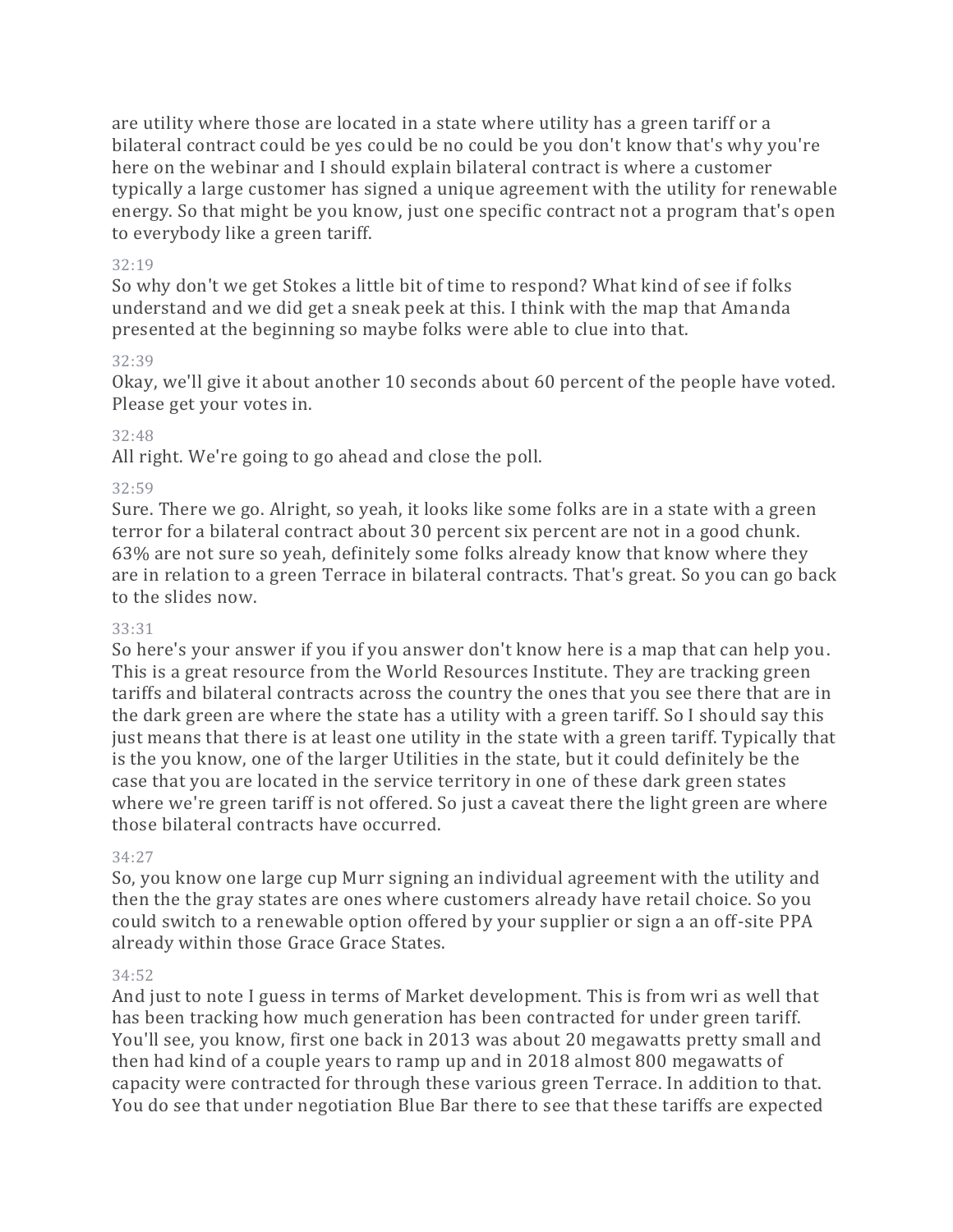to grow. There are a number of utilities considering new programs. And there are also existing programs that are thinking through how to do a second round or a phase two of their program one thing.

## 35:51

To be aware of though when we when we just think about green tariffs in the context of the entire voluntary market. So the market outside of utility RPS has is that these contracts still represent a small chunk of what's Happening overall and some of this is because this is data that we collect this is 2017 data. So we haven't seen you know, those contracts that were signed in 2018. A lot of those projects have not come online yet, but just to note that, you know renewable contracts with utilities. That's what we call our green terror some bilateral contracts or towards the bottom in terms of sales and 2017 and about 2.8 million megawatt hours only about 15 actual participants on the subscriber side and 2017.

## 36:44

I will say that since then and we don't have twenty eighteen numbers yet, but we do know there have been a number of green tariffs that Of started in 2018, even in to 2019 that have been enrolling more residential customers so that customer purchase a patient number we expect for 2018 would increase quite a bit and some of those projects that were contracted in 2018 probably will be developed sometime this year.

## 37:17

So next section I wanted to talk about was you know, what should you be thinking about if you're at a federal agency and you're you know, you want to understand the green tariff and whether it makes sense for you to participate in that sort of structure.

## 37:36

I want to walk through each of these considerations and then we'll do a polling question and talk a little bit in more depth about the cost piece and then provide some examples. So first thing they think about is when must customers enroll. So typically these programs offer a dedicated enrollment period in some cases these programs have been very quickly subscribed liked subscribe to within a couple hours of them opening up. So something to think about is does your agency have enough information to participate given that there might be a short window. Well for enrollment second thing to think about is just who can participate and when we're thinking about that we're mostly looking at the minimum customer size.

## 38:32

So as I mentioned a lot of large it companies have pushed Green tariff, some of them have been created such that, you know, the minimum customer size in terms of your load is quite large so, you know tens of megawatts and we know obviously federal agencies have all different types of load ahem. But there, you know, there may not be enough load at your site to qualify. Another consideration under participation is just whether you have to have new or existing load. So some of these tariffs were really created for it companies that were bringing a new data center to the service territory.

#### 39:13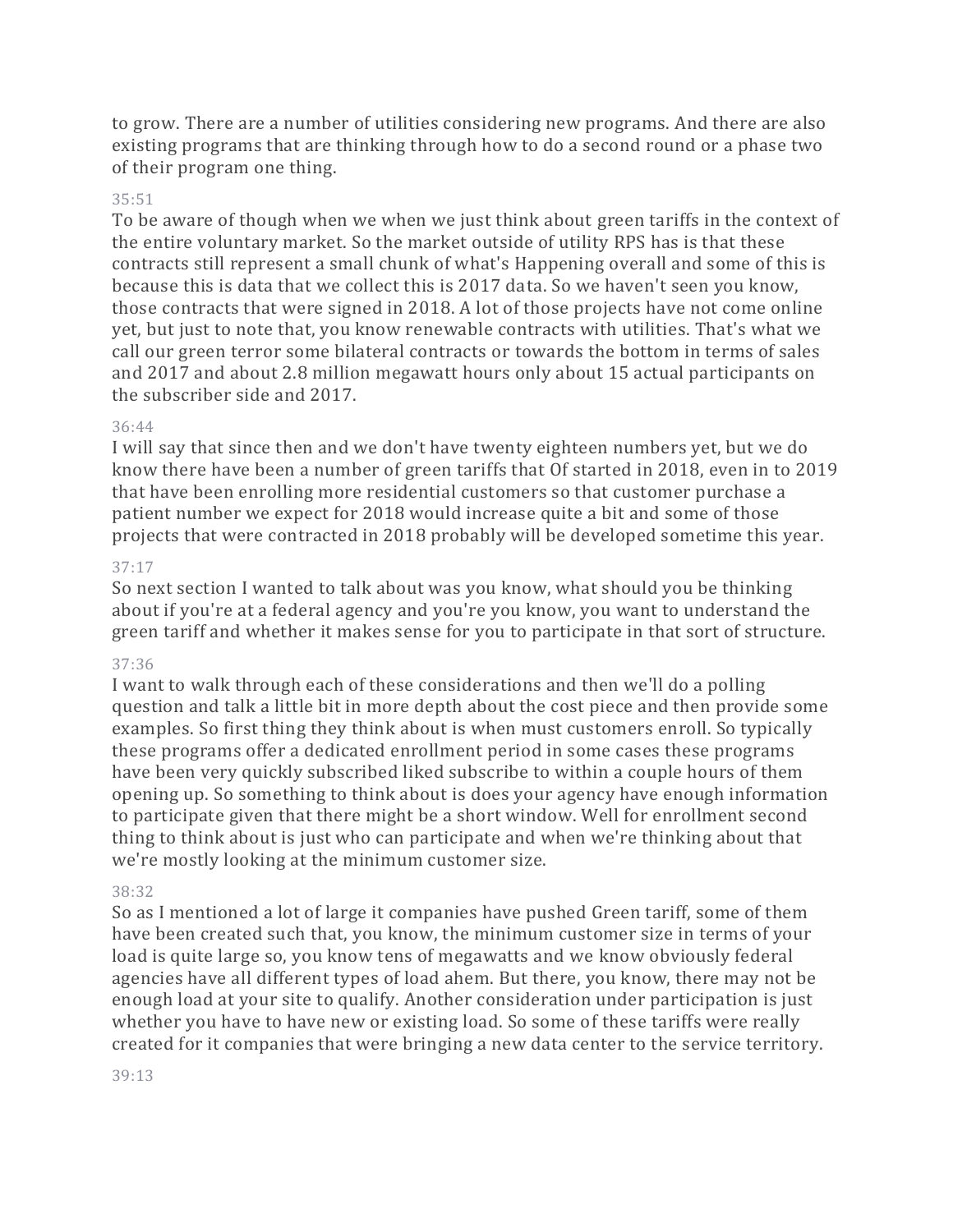So they were crafted to require that new load exist in order to purchase a see I'm sorry piece is looking at the different rate components and the net cost. So we'll dig into this one a little bit deeper as we go through the presentation, but just to say that understanding how you pay for the green tariff how you get credited and what that expected net cost is is very important. Next piece is just the length of contract some green tariffs to require a longer term contract like 20 years that we know that that may not be possible for federal agencies. So thinking about you know, screaming green tariffs for whether it's a 10-year requirement or less can be really helpful second to last piece is what are the program limits? So some programs are capped out certain megawatt or megawatt hour of participation and just thinking about you know, if you are ready to sign up making sure you get that.

## 40:21

I mean peace, correct. And the last thing is thinking about who owns the Rex the renewable energy certificates. The wrecks are required to meet your renewable commitments. So just making sure that you have a full understanding of how the wrecks are accounted for under these different green tariffs.

## $40:42$

So I wanted to open up the last polling question and this is where we're going to ask you about. What do you think your agency might be concerned with? If you're thinking about a green tariff could be that cost savings potential whether there might be a way to save money by subscribing could be your biggest concern is minimum term length requirement minimum customer customer size, or maybe you're most concerned about just how to sign up. What is the process for that? And what is that? What does that involve if you if you are ready to sign up?

# 41:28

Okay, we'll give it about another 20 seconds and then close the poll. So please get your responses in. Thank you.

## 41:47

Okay, one more second.

## 41:50

and we'll go ahead and close the poll and There are the results. Okay. So yeah, it looks like a lot of folks 50% concern of the cost savings potential second-highest is minimum term length requirement followed by how to sign up. So that's great. Yeah, we're definitely going to dig into cost savings potential and also talk about we're gonna talk about all these things. But yeah, I have a couple of slides on cost saving potential so we can go ahead and switch back to the slide deck for that.

# 42:32

Great. So understanding the value proposition for green terrorists can be complicated. The value really is determined by looking at the net costs or benefits of participation over the life of the term. So to do this you need to look at how much you pay to participate and that's typically a set dollar amount per kilowatt hour. And then you also need to look for what credit do you get so we'll walk through a couple examples, but typically you might be not paying the fossil fuels charge on your bill.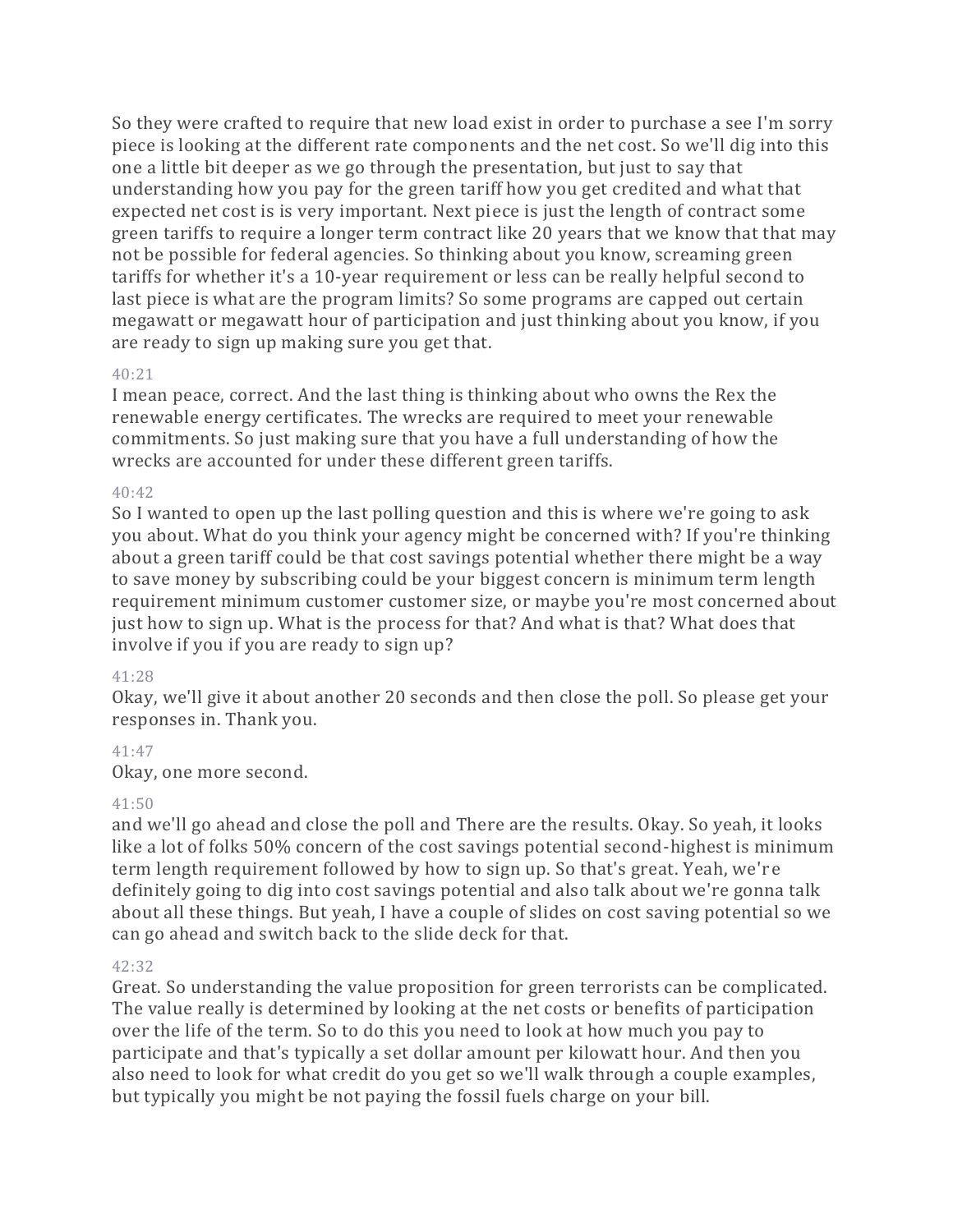#### 43:12

You may be getting some credit in other ways for basically how much standard power that the utility buys is offset by your renewable purchase an important thing to think about when understanding value is knowing what attributes Whether that's the price or the credit are fixed over the term of the agreement versus what are floating or uncertain elements, so there can be an element of uncertainty with understanding the value proposition here where folks might need to gather some Market information or you know do their best to Benchmark high and low scenarios or things like that last piece to think about is just how complex is the structure to understand an estimate value. So there have been some green Terrace where the value is pretty easy to estimate and then somewhere it can be very complex and require, you know, a lot of understanding of energy markets and wholesale power dynamics and things like that. So having a sense of that is also important and to that end.

#### 44:24

I wanted to dig a little bit deeper into the types of grain tariff and focus on On one subset of those for federal agencies. So we classify these into different buckets one is a subscription program. This is kind of what we've been walking through already where you pay for renewable energy and you get a credit on your bill a couple examples there from Puget Sound Excel Georgia power and Consumers Energy all have this kind of standard subscription program structure. I would say that there are a couple programs that are sometimes classified as green tariffs, but really operate in a different structure. These are the market-based rates programs and what these programs do is change the way that you pay for your electricity. So they take your bill and basically Peg your bill to the wholesale market and what that allows you to do is if you are paying something that looks very close to trend.

#### 45:31

Towards wholesale Market rates, you can sign a separate contract for renewable energy. That might be a power purchase agreement. And that ideally those those wholesale rates are rates that are pegged as a wholesale Market will track with your separate contract for renewable energy. So that in essence you have a green tariff structure. If I haven't confused you enough. There's more you can dig into from the World Resources Institute on this, but just to say for purposes of this webinar, we're not going to focus on the market based rate program. So we're going to focus on the subscription programs at the top there.

#### 46:14

So what we've done over the past couple weeks is do a little bit of screening for programs across the country. That might be a good fit for federal agencies. So a couple things that we were considering here one is is the program Open. Can you enroll now or is it if it's not open now? Is there a new phase that's being planned or enrollment period that's expected second one is what is the cost savings potential then? What is the minimum customer size restriction and minimum contract length requirement another consideration related to the minimum contract length requirement. Is that just some consideration of the pricing structure may vary with the contract length.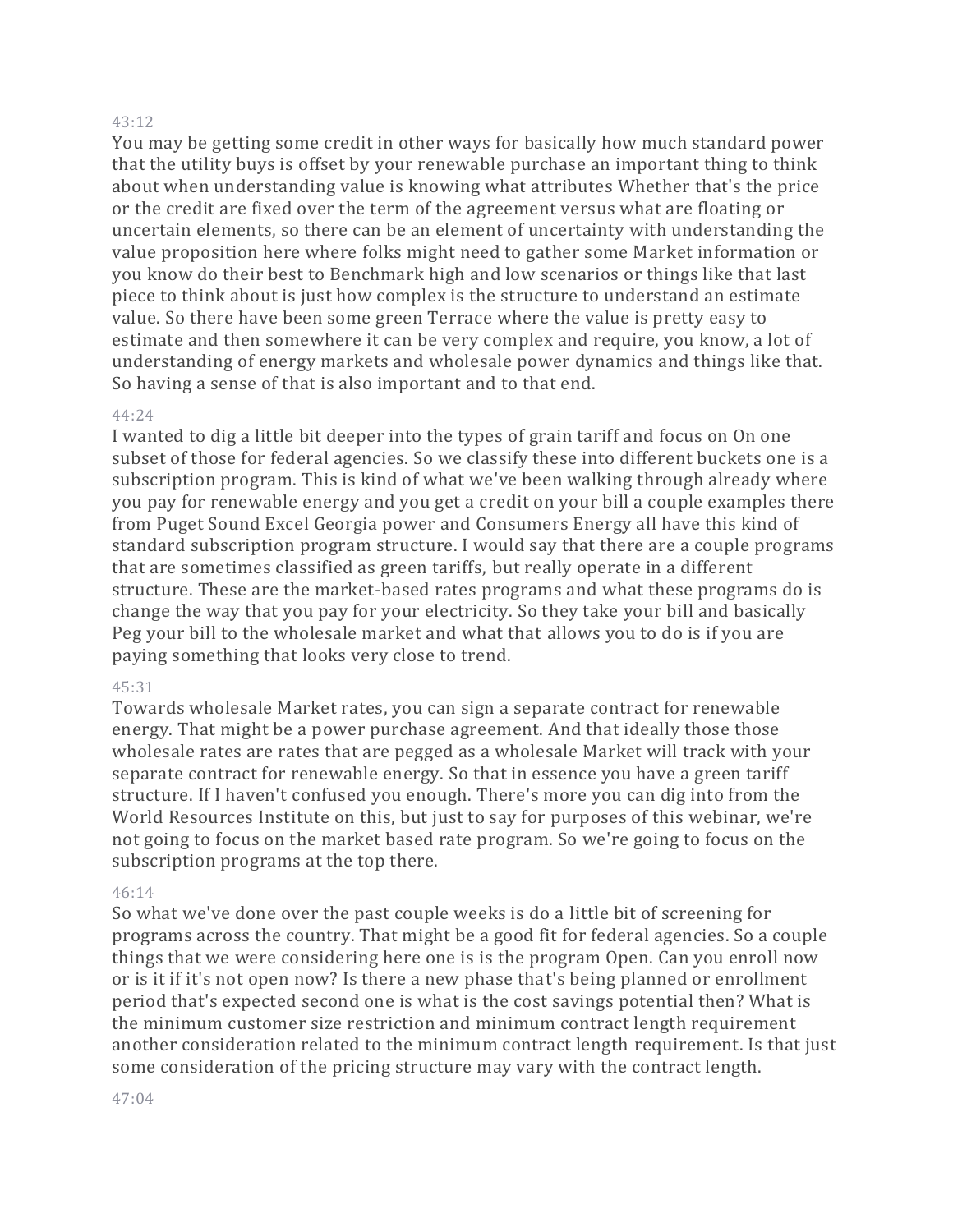So we'll walk through this in an example, but some green tariffs offer multiple options for contracts length and A see a different price higher price if you're signing a shorter comp term contract or lower price with a longer term contract.

## 47:24

So I have three case studies. I want to walk through and I'll turn it over to Chandra. First one is Kansas City Power and Light you can see their service territory there in yellow. This is their Renewables direct program in their Kansas service territory. They also offer a very similar-looking program in their Missouri territory, but for purposes of this webinar, just wanted to to pick one so that you had an example of what this looks like. So this is a new program. No capacity has been signed yet. They're expecting that that will happen sometime in 2019 under this program. There is I would say, you know, you have to have a decent sized load.

## 48:11

So seven hundred and forty thousand kilowatt hours and annual usage when you're looking at subscribing it comes in basically chunks or Starting at 200 kilowatts up to a megawatt and then 500 kilowatt increments. After that when we're looking at the rate components and cost the the actual cost of this program is not known yet. But how it is structured is that there is definitely potential for cost savings. So what this program does is takes the fuel Factor charge on your electricity bill, which is called the ECA and this rate structure and replaces a fuel Factor charged with the renewable participation charge and that participation charge really is the cost of the renewable energy generation that's procured by the utility. So they don't know what that cost will be yet, but they have said that it will be no more than two cents per kilowatt hour and it will be fixed for the life of your agreement.

## 49:19

So as I mention the cost is not known yet, but the utility does Say and some of its marketing materials that they do expect that participation charge to me lower than the current fuel Factor rape.

## 49:35

In terms of contract length, this is a program that has multiple options. They have 5 10 15 or 20 year options for contract links. They do have a requirement that if you're signing up for more than 20% of the renewable resource, you do need a 10-year minimum. So if you're you're going to be a large part of this program, you need to have at least that 10-year contract and there's no program limit here and then the wrecks are essentially owned by the customers or the utility can retire them on your behalf.

## 50:13

I'm so that's the Kansas City Power and Light programme in Kansas. Next one I wanted to touch on is then NV Energy. It's called the green energy Rider NV Energy territory. Is there in green on the map? This program has seen pretty significant participation already from Apple switch, which is a data center operator as well as the city of Las Vegas.

50:42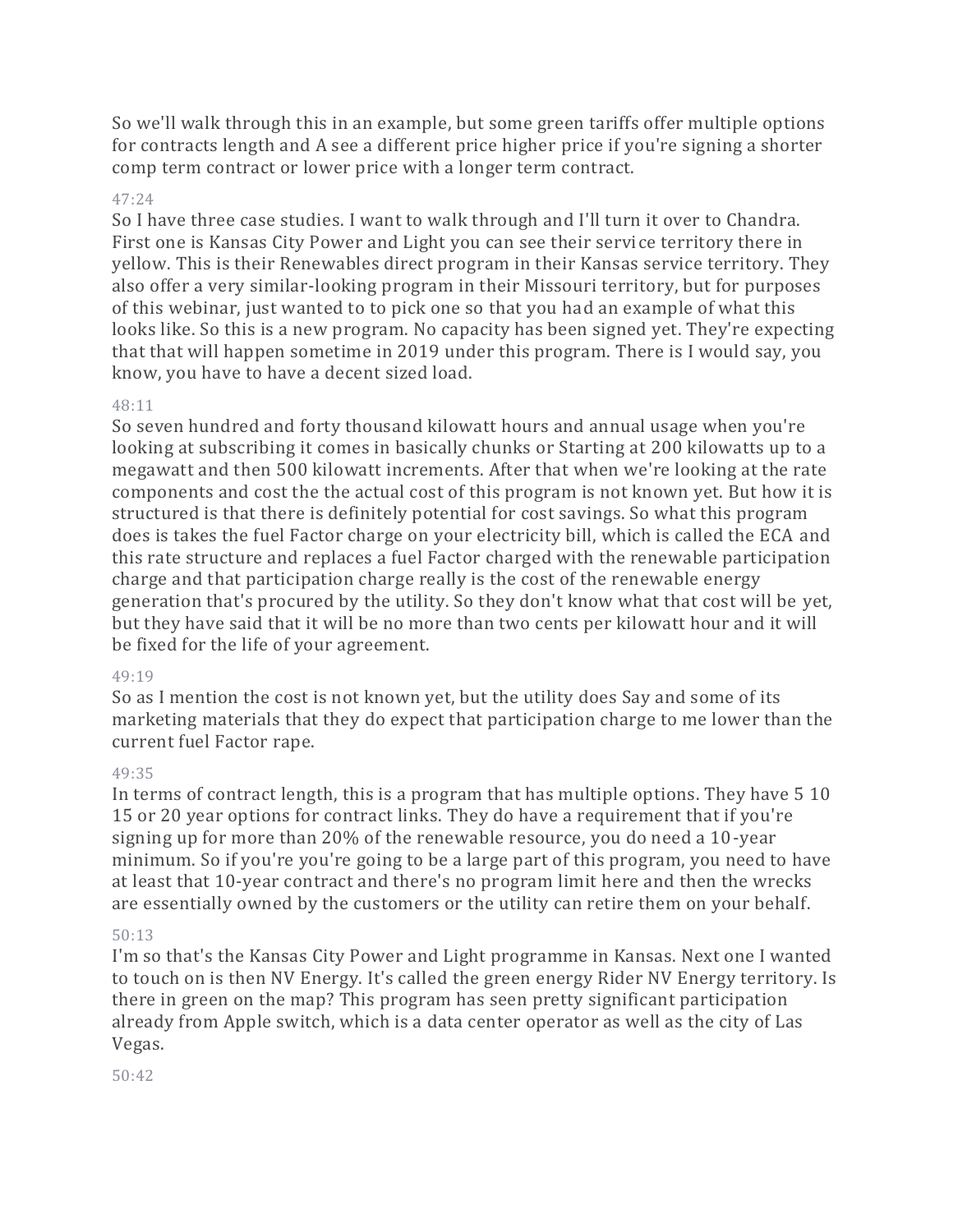Under this program. It's broken up into Northern Nevada and Southern Nevada. Basically, it is kind of large commercial customers on those particular rate structures in Northern Nevada. You do have to have 50 to 500 kilowatt of demand or monthly usage of ten thousand kilowatt hours or of more than ten thousand kilowatt hours and Southern Nevada. They just specify you have to be on this LG S one right class and larger this program kind of hard to understand the rate components and the net cost because basically the credit is negotiated with the utility. So we don't know for those existing projects how much that credit that credit has been or how much the Renewables cost, you know, if I had to guess I would say because you done did see such high purchase.

#### 51:41

Patient that these companies that have signed up and in the city is well probably are are seeing some cost savings, but we don't have that information. This is one where also the contract length is negotiated with the utility. It has to be at least two yea rs, but typically these contracts are longer term but that is something that is up for negotiation. How enrollment is handled. Is that NV Energy opens a what they call An Open Season event typically on an annual basis and the link is there for more information on that. There are program limits under NV Energy is green energy Rider and megawatt hours, but there is also some room for individual negotiation outside of these program limits.

#### 52:35

And then the wreck treatment here is a little bit different or is different from what we typically see in the green tariff structure. So under this program, the utility does retire Rex for the customers share of their RPS and then anything above that will be retired on behalf of the customer. So example here is if the utility has a 20% RPS requirement 20% of the wrecks from your subscription will be retired for the RPS everything else. So 80% the remaining 80% is retired on behalf of the customer.

## 53:20

So last example I want to run through is Xcel Energy's here in Colorado renewable connect program. This program has had 50 megawatts subscribed 10 megawatts of that was residential and 40 megawatts commercial including one Federal agency, which is why I did want to include it as an example, even though this first round was capped at 50 megawatts and is fully subscribed. They are actively in the process of developing a second round. So the into anticipated schedule for that is this summer they'll be filing at the puc for approval of their program. They would complete an RFP to select the renewable resource in 2020. And then in 2022 generation of actually begin and folks would start seeing those payments and credits on their bills.

## 54:19

I'm sorry. I was talking about earlier. Some green tariffs are you know starting to look starting to look like green pricing or you know starting to have different attributes. This renewable connect program is one that is a little bit different in that it's open to residential residential as well as small commercial and regular commercial customers. So it is definitely open to folks who may not have a lot of lobe at one specific site. And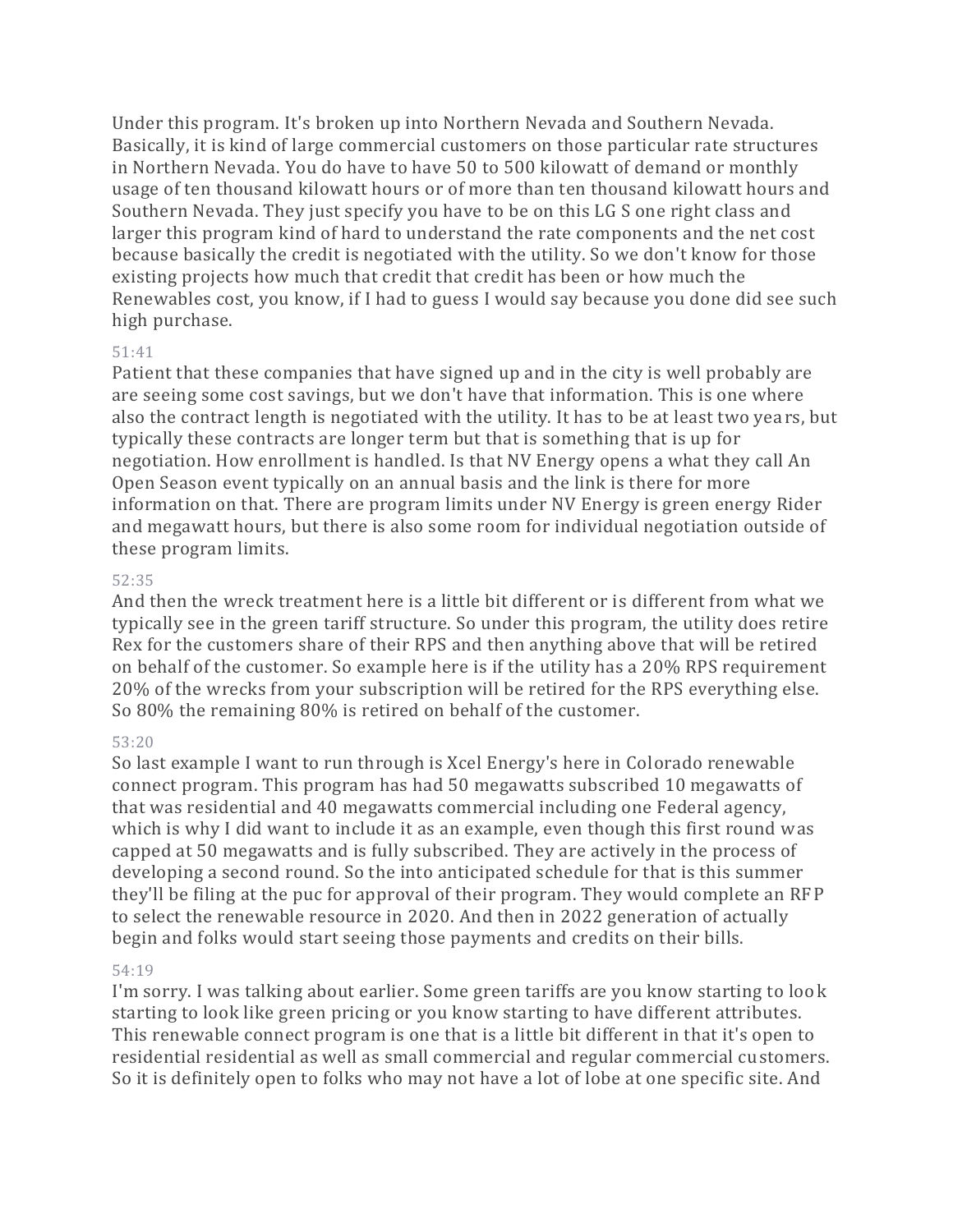as I mentioned there is one Federal agency already participating in the first round of renewable connect.

## 54:57

Looking at the rate components in net cost. This is can be a little bit confusing. So I pulled together a table, but it is maybe we're spending a few minutes walking through so over here on the left, you'll see the the contract length. They have a month to month five year and ten years and you pay different amounts depending on that contract length, you get then a credit on your bill for your production under that under that subscription and then you have your net payment here.

## 55:39

So Now that I'm looking at this I think actually these two cells are incorrect. I will fix that before we send it out. But this is looking at 2018 here. So the net payment for folks in 2018, you'll see was nothing for the 10-year agreement, which is probably why they saw a lot of subscriptions famous were slightly higher Under The Five-Year in a little bit higher end of the month to month. But still, you know, you're looking a few decimal points out here. So under a penny per kilowatt hour and 2018 the credit values part of them change year to year. So I wanted to pull 2019 as well. This credit for 2018 should be point zero 40774 all of these you'll see in 2019 the credit decreased a little bit.

## 56:34

So the net payments then are a little bit higher, but you're still seeing Under a penny under all the contract terms.

## 56:48

Seems as I mentioned under the Excel renoble connecting Colorado. You can do it once a month five-year or ten-year that first program launch was capped at 50 megawatts that has been filled up but they are considering a second round. That sounds pretty likely and then under this program. The wrecks are owned by the customers or a retired on their behalf. So definitely want to be clear about that. You are getting the Rex for your subscription here.

# 57:24

So this is last slide that I wanted to review just looking at you know, how these three examples compare in terms of eligible participants. You do see excels program a little bit of an outlier there because it does include residential and smaller commercial customers potential for cost savings can be hard to understand but under that Kansas City Power and Light programme do utility expects cost savings under excels example, you know, we did see some fluctuation there and under NV Energy. It will really be determined by those negotiations with the utility. We are starting to see a lot of variation in terms of contract length the Excel program offers the shortest subscription, which is that month to month option the other programs. Do you offer 10 years or less as well?

# 58:22

Rough treatment under these for Excel and Kansas City Power and Light the customers get all of the racks under NV Energy structured a little bit differently and that some of the wrecks are retired against the customers RPS requirement. And then last thing is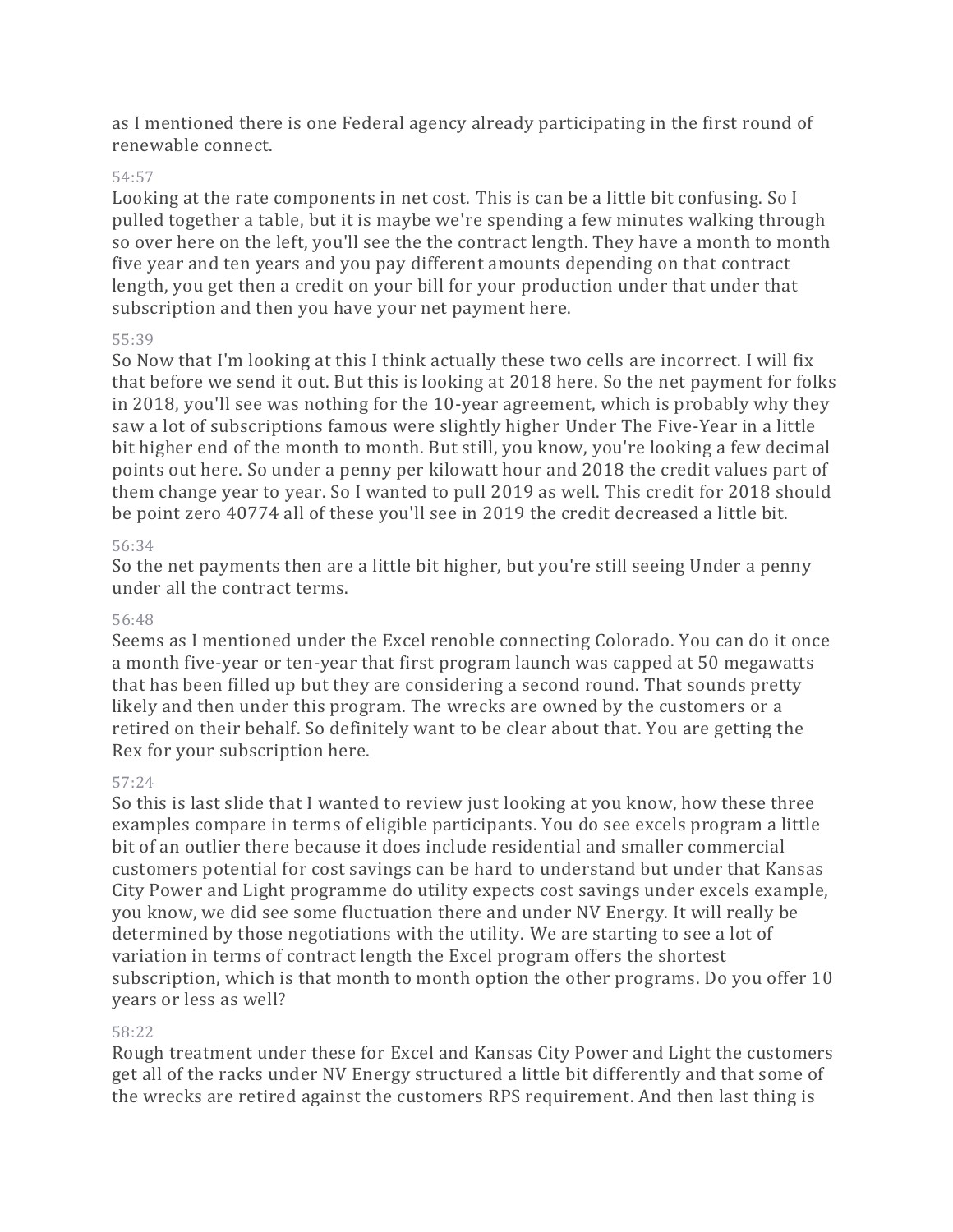just looking at enrollment status. So the Excel program is taking expressions of Interest right now for a second round that first round is currently all filled up for NV Energy. There's no specific enrollment period they have some notes on their website about it being an annual process. So it's when we're just kind of stay tuned or contact your account rep to to get in touch with that and then Kansas City Power and Light. They are taking ongoing expressions of Interest right now. And then once they have enough commitment, they will procure that renewable resource for the program.

## 59:20

So I wanted to Conclude there and turn it over to my colleague Chandra to talk about enrollment. Good afternoon. My name is Chandra Shaw and I'm with nrel has well, I've been supporting the department of Energy's Federal Energy Management program since I started at nrel in 1998 and I help federal agencies with distributed energy projects as well as off-site renewable purchases. And so what I want to talk briefly about here is if you are in a utility service territory where they have an attractive program and you decide you want to sign up the best way to do so is using the general service Administration or gsa's area-wide contract and GSA has area why contracts in many utility service territories across the country. They have many contracts. They do not have contracts with every utility.

## 1:00:12

So the first step to determine whether you could do a sign up for green tariff using the area wide, Tract is first of all to determine whether you actually whether there's actually a area-wide contract with the serving utility with your serving utility. And so GSA has a website that lists all the utilities that have area-wide contracts and that website is shown here. So that's a good place to start and you can also ask your utility. They should have a copy of the contract. The next question to ask is whether your agency actually utilizes that area why contract for utility services if they do then they have some experience with the contract and will be familiar with the contract that will make it easier and then finally make sure that GSA and the utility will allow you to use the area why contract we've talked to GSA headquarters and they think that the area white contract is a great vehicle for these types of programs, but every program is Jenny mentioned is unique, so it's best to check with GSA before you go forward and then also it's very important to check with utility.

## 1:01:21

To make sure that they concur with the use of the area wide contract to sign up and typically what happens is there's an exhibit that you sign under the area-wide contract and then the utilities green tear of contract would be an attachment. So there is additional information about area-wide contracts on the website one other benefit key benefit of the area. Why contract is you should be able to do a longer term contract. If you do it under the area-wide contract since GSA has a long term utility Service Authority for 10 years.

# 1:01:58

Fine great. So that is all we have to present listed my contact information here. If you have general questions about green pterosaur questions about specific tariff set of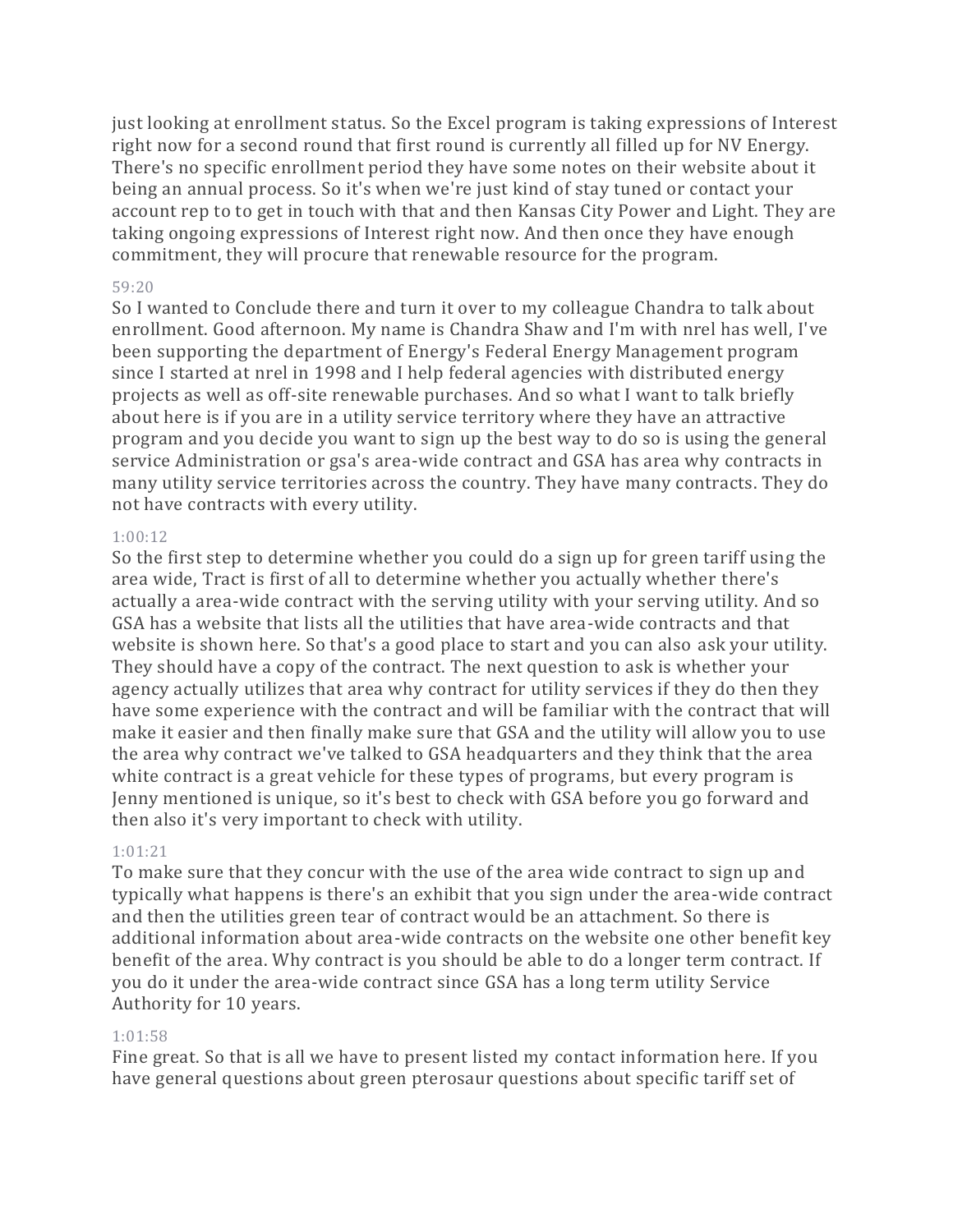questions about and then Chandra is a great person to talk to you about help signing up for green tariffs.

# 1:02:21

So that's all we have for our presentation. I think we're ready to open it up for any questions that have been submitted. Yes. Thank You. Jennie and Chandra that was a fantastic presentation great overview and plenty of food for thought there. We are now ready to turn it over to the Q&A portion of our webinar Chris Newman. Do we have any questions that we'd like to ask of our panelists? Yes. We do have two questions so far, please put any additional questions into the question section of the gotowebinar doc. The first question is for Chris Kent, why only green tariffs that are voluntary blue that refers to what's available in the green power partnership.

# 1:03:08

The green power partnership only tracks the voluntary purchases of green power. We don't track what organizations are doing in their utilities that are the power that's coming through their plug where there might be Renewables included in there mixed and so it's just what they're doing above and beyond what would normally be happening Green Turf almost by definition are above and beyond what would normally be happening, since you have to actively engage in a contract with the utility to get the green power or the Rex and the power so hopefully that answered the question.

## 1:03:49

All right. Thank you. And then the next question is is a green tariff like a blanket purchasing agreement.

# 1:03:59

That's not a term. I'm familiar with Chandra a familiar with that app. Like a this is Chris Kenton a blanket purchase agreement is sort of a large long-term contract that GSA sort of develops in that people can buy into I would equate a green tariff is sort of a power purchase agreement, but it's working directly with utility and regulated market whereas power purchase agreements tend to be in the competitive markets. Maybe maybe that might be a way to explain it.

# 1:04:28

Yes. Oh, so wouldn't be a blank blanket purchase agreement rather, you know, I mentioned you could use the gsa's area-wide contract. So that would be one mechanism for sign up. I don't think a blanket purchase agreement could be used for sign up.

# 1:04:47

Okay, if anyone has any additional questions, please put them into the question box. I will give you another moment or two to submit those.

# 1:05:00

Chris while we're waiting for questions to come in. If you don't mind giving me back presenter control sure thing.

## 1:05:26

Okay, Amanda. It seems we don't have any additional questions at this point.